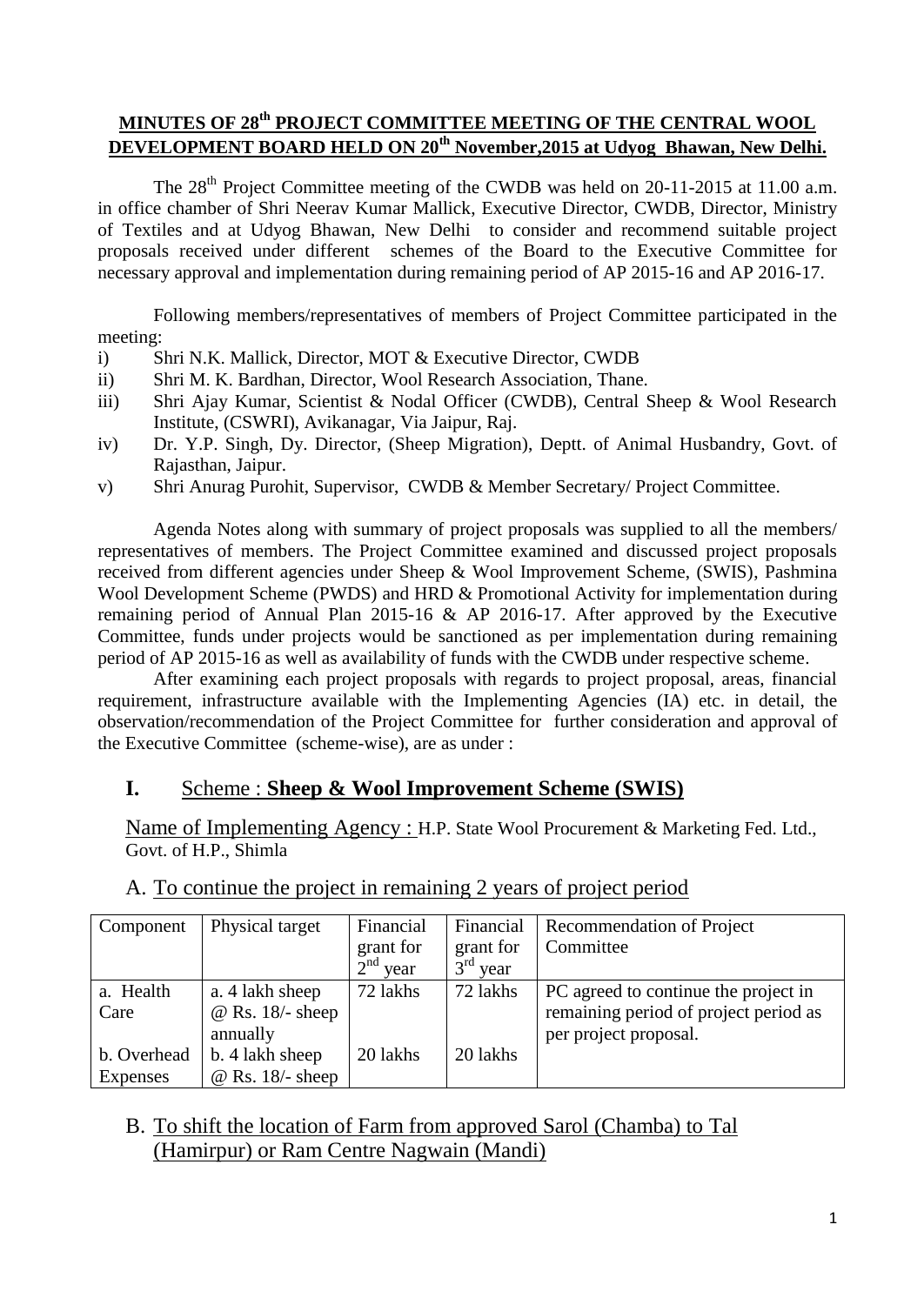| Component       | Physical     | Grant      | Proposed to shift | Recommendation of Project            |
|-----------------|--------------|------------|-------------------|--------------------------------------|
|                 | target       | Sanctioned | site at           | Committee                            |
| Strengtheni     | One Farm     | Rs. 20     | Tal (Hamirpur) or | PC agreed to shift the location. Out |
| ng of Sheep     | in H.P.      | lakhs      | <b>Ram Centre</b> | of two proposed location,            |
| <b>Breeding</b> | <b>State</b> |            | Nagwain (Mandi)   | Implementing Agency will inform      |
| Farm            | (Chamba)     |            |                   | one suitable location before next    |
|                 |              |            |                   | EC meeting for approval.             |

# **II.** Scheme: **Human Resource Development & Promotional Activities**

|                |                                                                      |                                                                                                                                                                                 |                                                                             |                                                               | (Rs. in lakhs)                                                                                                                                                                                                                                                                                                                                                         |
|----------------|----------------------------------------------------------------------|---------------------------------------------------------------------------------------------------------------------------------------------------------------------------------|-----------------------------------------------------------------------------|---------------------------------------------------------------|------------------------------------------------------------------------------------------------------------------------------------------------------------------------------------------------------------------------------------------------------------------------------------------------------------------------------------------------------------------------|
| S              | Implementing                                                         | Activity                                                                                                                                                                        | Unit/                                                                       | Total                                                         | Recommendation<br>of<br>Project                                                                                                                                                                                                                                                                                                                                        |
| $\mathbf N$    | Agencies                                                             |                                                                                                                                                                                 | Physical                                                                    | project                                                       | Committee                                                                                                                                                                                                                                                                                                                                                              |
|                |                                                                      |                                                                                                                                                                                 |                                                                             | for<br>cost                                                   |                                                                                                                                                                                                                                                                                                                                                                        |
|                |                                                                      |                                                                                                                                                                                 |                                                                             | 2015-16 &                                                     |                                                                                                                                                                                                                                                                                                                                                                        |
|                |                                                                      |                                                                                                                                                                                 |                                                                             | 2016-17                                                       |                                                                                                                                                                                                                                                                                                                                                                        |
| $\mathbf{1}$   | Mechnical<br>Engineering<br>Department,<br><b>IIT</b> Delhi          | R&D project entitled<br>"Dissemination<br>of<br>the low cost sheep-<br>hair shearing device<br>developed by IIT,                                                                | Duration<br>of<br>one<br>year<br>funds in 2<br>installme                    | 32.94                                                         | PC recommended R&D project,<br>principal,<br>subject<br>in<br>to<br>submission of DPR (technical<br>paper) before next EC meeting<br>mentioning<br>vendor<br>of                                                                                                                                                                                                        |
|                |                                                                      | New Delhi"                                                                                                                                                                      | nts                                                                         |                                                               | collaboration<br>indigenous<br>for<br>manufacturer, motto of proposal,<br>status of earlier R&D project.<br>CWDB will also collect expert<br><b>WRA</b><br>opinion<br>from<br>$\&$<br>mechanical experts. Agency will<br>also be invite in next EC meeting<br>to explain proposal for necessary<br>approval.                                                           |
| $\overline{2}$ | LAHDC,<br>Kargil                                                     | Short-term<br>training<br>for<br>programme<br>Pashmina<br>growers<br>under<br>spinning,<br>dyeing,<br>manufacturing<br>of<br>woolen items.                                      | 10<br>farmers<br>per batch<br>and total<br>4 batches<br>3<br>for<br>months  | 57.00<br>$($ @ Rs.<br>14.25 lakh<br>per batch -<br>4 batches) | PC initially recommended for<br>Training Project<br>with<br>one<br>financial assistance of Rs. 12.54<br>lakhs as per the CWDB scheme<br>norms. IA will submit consent to<br>implement the project to CWDB<br>before<br>next<br>EC<br>meeting.<br>Assistance under component of<br>Marketing/<br>Product<br>Development activities would be<br>finalized by EC meeting. |
| 3              | Central<br>Sheep<br>$\&$<br>Wool<br>Research<br>Institute,<br>Jaipur | "Short-term training<br>courses on Woollen trainees<br>Products<br>Manufacturing<br>and<br>Designing"<br>of<br><b>CSWRI</b><br>for<br>skill<br>development of rural<br>artisans | 10<br>per batch<br>and total<br>4 batches<br>for<br>$\mathcal{F}$<br>months | 16.24                                                         | PC recommended proposal with<br>prescribed financial provision of<br><b>Rs.</b> 12.54 lakhs.<br>Out of 4<br>batches 1 batch training will be<br>conducted in FY 2015-16 and<br>rest of 3 batches will<br>be<br>conducted in FY-2016-17. PC<br>also agreed with the suggestion<br>of CSWRI to set up a central<br>processing facility of the tools to                   |